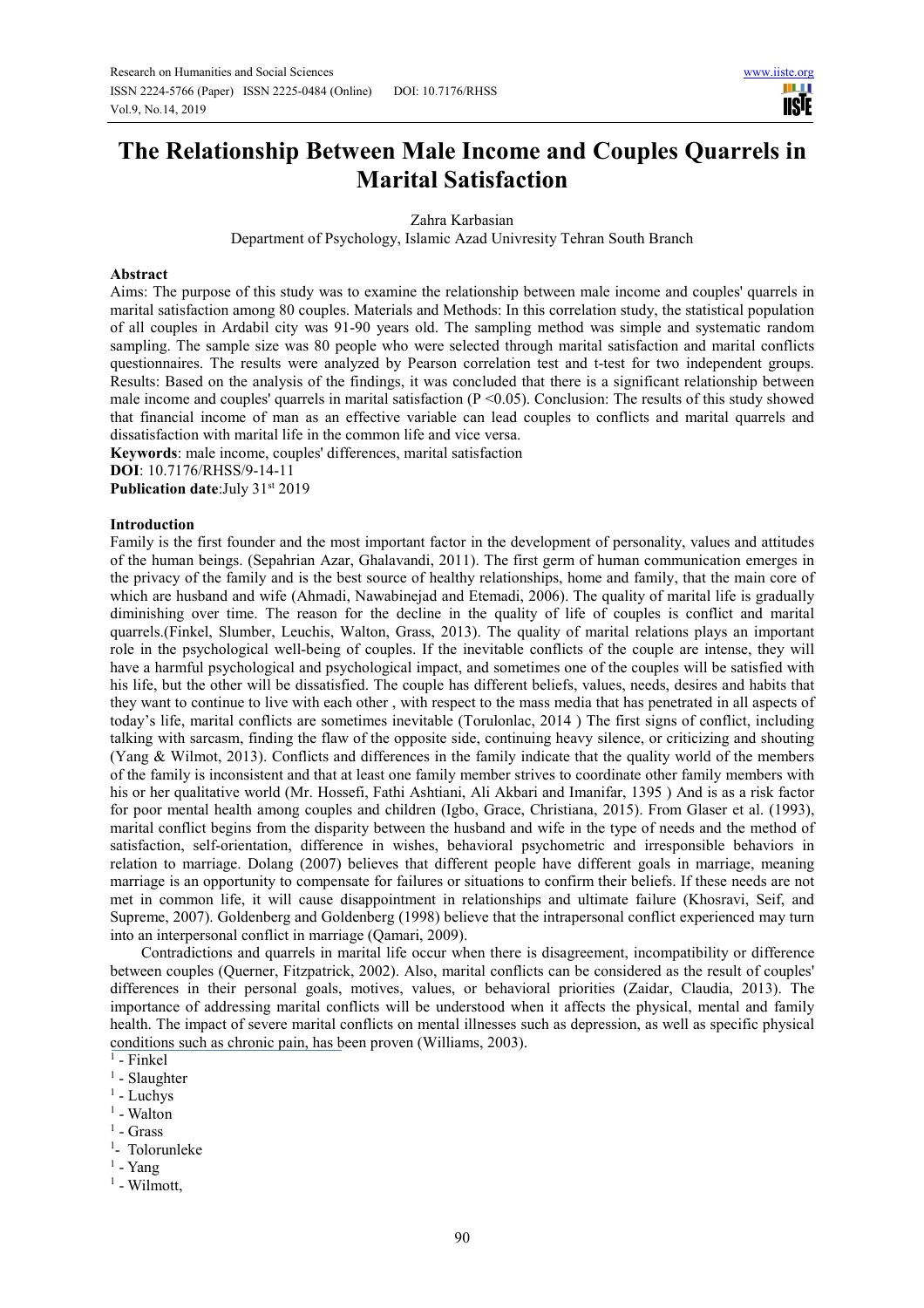# <sup>1</sup>- Igbo, Grace, Christiana

#### <sup>1</sup> - Goldenberg

In addition, severe couple's conflicts related with consequences such as poor parenting, increasing the negative attitudes of children towards marriage, and increasing the probability of parent violence against girls (Enayat, Yaqubio Dost, 2013). Marital satisfaction is one of the important components and issues in marital life. Marital satisfaction indicates the strength and effectiveness of the family system. The well-being and family health depend on the existence of healthy and growing relationships between couples, and if the family foundation does not have the necessary strength, the negative message is a variety of physical and psychological problems (Stirr, 1983, translation of Berkshk, 2004). In fact, this phenomenon will prolong the life of the couple and increase the physical and mental health, economic progress and satisfaction of the whole of life. Adoption and satisfaction of marriage are created through mutual interest, caring from each other, accepting and understanding and meeting needs (Mehr Abadi, 2006). In the definition of marital satisfaction, it is a proper performance and behavior of couples based on the traditional and customary and legal tasks assigned to each of them in the form of family law and subculture (Davoudi et al., 2004). Although, according to many scholars, marriage is considered as one of almost universal foundations, and no such foundation has so impressed human life but is not immune from various harm. For example, the results of studies (Bernstein and Bernstein, 1989) have shown that many of the spouses have difficulty in establishing and maintaining friendship between themselves and intimate relationships with each other, as well as dissatisfaction with the relationship between spouses result in reducing mental health and low health of satisfaction with life and make different problems in their social relationship. (Pourmohammad Reza Tajrishi et al., 2014). In many cultures, marital relations are seen as a source of support and affection, and spouses are expected to exhibit an exclusive relationship with honesty, affection, love, and intimacy and selfsupport. Almost all couples report a high level of satisfaction at the beginning of their marital life. However, unfortunately, after a while this satisfaction becomes less and less and the most credible indicator of this dissatisfaction is confusion and divorce; therefore, despite the positive consequences of marriage, unfortunately, many spouses are in trouble in establishing and maintaining friendship with each other and intimate relationships. And often need specialized assistance; there are several factors in effective separation that can range from personal factors, financial problems and income, interpersonal and social relationships. Therefore, according to research on spouses' relationships, it seems that financial monetization components can be effective in marital satisfaction or marital conflicts. According to research literature, the purpose of this study was to examine the relationship between male income and couples' differences in marital satisfaction.

#### **Research Method**

The design used in this research was correlation. The statistical population of this study was all couples in Ardebil city in 90-91. The sampling method was a simple random and systematic. The sample size was 80 people which performed by marital quarrels and marital satisfaction questionnaires. The participants in the study responded to the questionnaire with their willingness and interest, and their company was completely voluntary.

- $<sup>1</sup>$  Querner</sup>
- <sup>1</sup> Fitzpatrick
- <sup>1</sup> Zidner
- <sup>1</sup> Kluda
- <sup>1</sup> Williams

For each individual, after obtaining satisfaction, the questionnaires and research objectives were explained and then they were asked to answer the questions. After completing them, the questionnaires were collected and prepared for analysis.In addition, they were assured that reviewing responses would be group indicators and their individual responses would be completely confidential.

#### **Research tools**

1) Marital Conflict Questionnaire:

The questionnaire was made by Barati and Snyani (1375) and has 42 questions. This questionnaire measures conflict and quarrel of couples in seven domains and estimates the severity of marital conflict. The components of the questionnaire are:

- Reduced cooperation
- Reduced sexual relations
- Increased emotional reactions
- Increasing individual relationships with relatives
- Reduced family relationships with relatives and spouse friends
- Separate financial affairs from each other
- Increasing the involvement of the child

The questionnaire score is based on the Likert spectrum of five degrees and never to ever. Cronbach alpha (2011) had a total of 0.53 for 32 people and for seven subgroup it was as bellow: The reduction in cooperation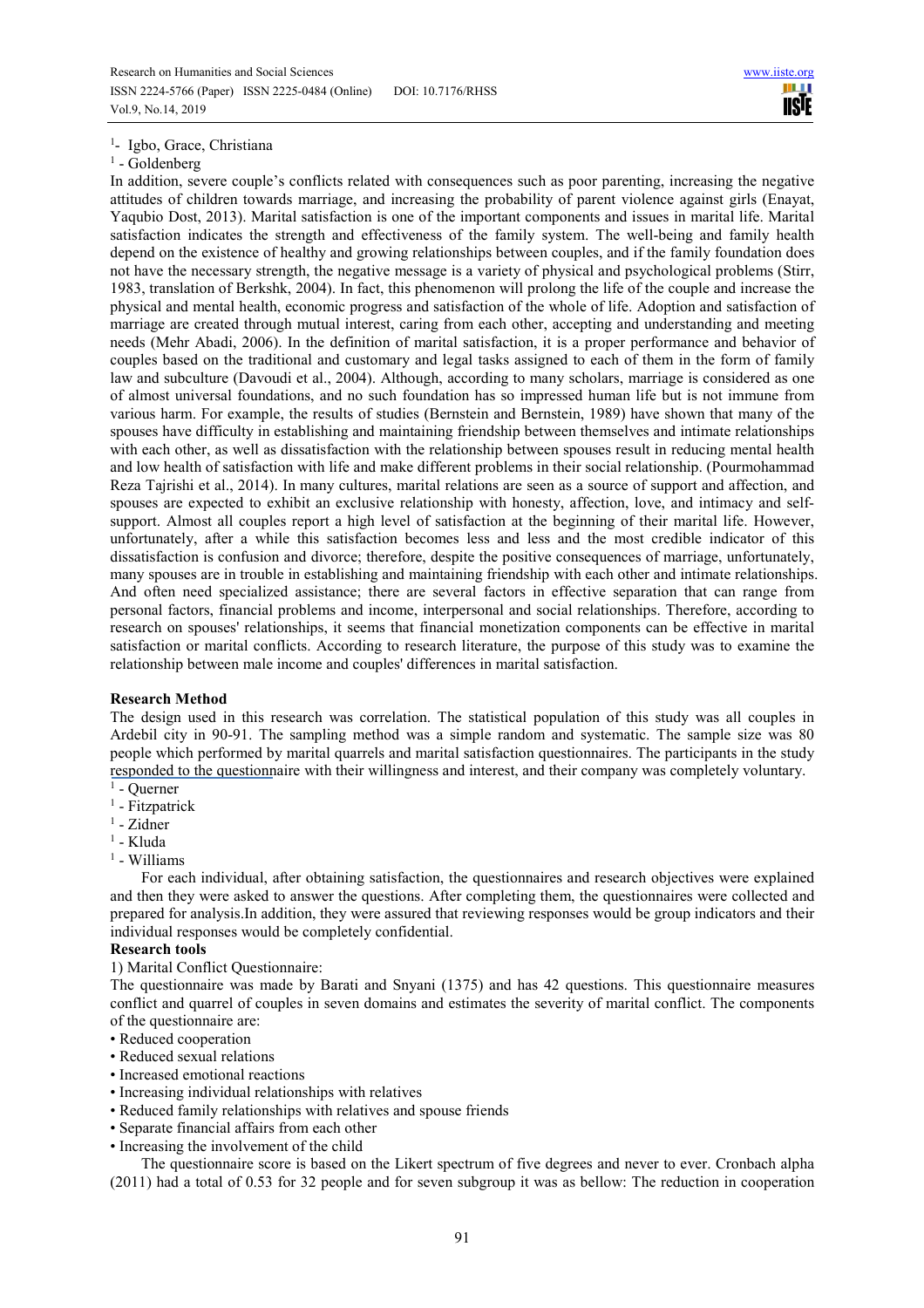was 0.30, reduction in sexual intercourse was 0.50, increment emotional responses was 0.73, increment in personal relation with relatives was 0.44, reduction in family relationship with relatives and friends of husband 0.64, separation of financial affairs from each other 0.51, and increase of cooperation with the child 60. 0. Bahari (2009) to determine the content and formal validity of the questionnaire we test it on a 111-person group of 53 men and 58 women who referred to the judiciary and counseling centers to resolve their marital conflicts as well as a control group of 108 ordinary couples Consisting of 53 men and 55 women. Comparison of the mean of the two groups of adaptive and incompatible in men and women and in different dimensions of marital conflict showed a significant difference, which can be indicative of the distinct power of the test in the identification of conflicting and quarreling couples. In addition, the correlation of each question with the total score of the test was high and significant. The total reliability of this questionnaire was obtained by the extraordinary perceptions (2000), equal to 0.52, by the Dehqan (1380) equal to 0.72, and by Farah Bakhash (2005) equal to 0.96 (quoted from Bahari, 2009). FarahBakhsh et al. (2003) calculated the validity and reliability of this questionnaire in Isfahan and Cronbach's alpha for the whole test was 0.69. Cronbach's alpha in the research of Honarparvaran (2011), in a sample of 40, was 0.73 and the reliability of the subscales was 0.61-0.84. Cronbach's alpha in the present study was obtained as follows: cooperation reduction 0.64, Decreased sex 0.61, Increased emotional reactions 0.44, Increase of relationship with relatives 0.64, reduction in relation with relatives of the spouse 0.56, Separating financial affairs by 60/0, attracting child's cooperation by 74/0.

2) Anrich Marital Satisfaction Questionnaire:

Anrich's Marriage Satisfaction Inventory consists of 47 questions. Olson (1999). The questionnaire is graded in the form of a 5-option Likert spectrum. The coefficient of validity of the questionnaire was calculated using the Cronbach's alpha coefficient, which Has been achieved 0.93. The questionnaire consists of 12 sub-scales: idealistic distortion, marital dissatisfaction, personality issues, communication, conflict resolution, financial management, leisure activities, sex, children and parenting, family and friends, egalitarian roles, Religious orientation. The subjects score (3, 2, 1, 0) regardless of the positive or negative load, and the options are (perfectly correct, correct, false, completely wrong); therefore, the score of the questionnaire is 0 to 141. Scores less than 30 represent severe marital dissatisfaction among married couples, scores ranging from 40 to 30shows marital dissatisfaction, scores between 50-40, shows relative and average satisfaction, scores between 60-50, show satisfaction indicators, scores between 70-60 indicates a high degree of satisfaction, and scores above 70 indicate an extremely high level of marital satisfaction for spouses. In the study of Mahdavian(2007), the validity of the test was obtained by using Pearson correlation coefficient and by the re-test method, at 0.937 for men and 0.944 for women.

# **findings**

Data analysis was done in descriptive and inferential sections. Descriptive, mean, standard deviation and correlation coefficients were calculated. In the inferential part, Pearson correlation test and t-test were used for analyzing the data for two independent groups.

# **Descriptive findings**

In terms of age, 4 participants (5%) were under 20 years old, 29 (36.2%) were between 20 and 30 years old, 35 (43.8%) were between 30 and 40 years old, 9 (2 (11%) 40 to 50 years old and finally 3 (3.8%) were over 50, and sexually, 32 (40%) were male and 48 (60%) were female.

<sup>I</sup> Enrich Marital Satisfaction Scale

<sup>1</sup> Olson

Table 1. Frequency of marital satisfaction among subjects

| <b>Cumulative</b><br>abundance | Percentage | Abundance | Value                        |
|--------------------------------|------------|-----------|------------------------------|
| 57/5                           | 57/5       |           | 46 Great dissatisfaction     |
| 79/2                           | 18/8       | 15.       | <b>Dissatisfaction</b>       |
| 86/2                           | 10         |           | <b>Relative satisfaction</b> |
| 98/8                           | 12/5       | 10        | <b>Great satisfaction</b>    |
| 100                            | 1/2        |           | <b>Highest satisfaction</b>  |
|                                | 100        |           | <b>Total</b>                 |

According to the table, the highest percentage is for those with severe dissatisfaction and the lowest percentage for those with high satisfaction.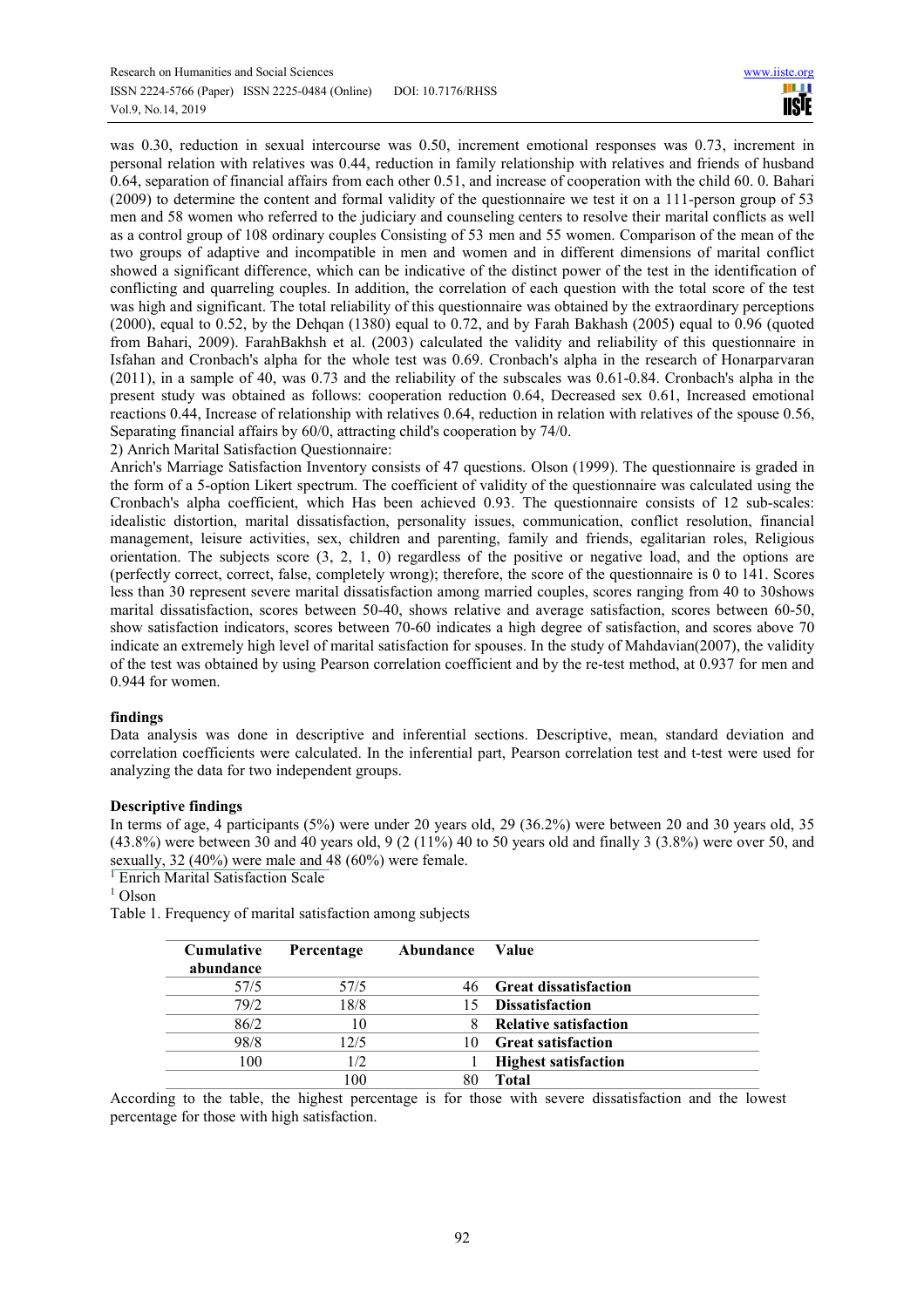**80** 

 **number**

|                             | Table 2. Correlation between research variables |                |  |  |
|-----------------------------|-------------------------------------------------|----------------|--|--|
| <b>Marital satisfaction</b> |                                                 | Income         |  |  |
| 0/29                        | <b>Pearson correlation</b>                      |                |  |  |
| 0/007                       |                                                 | <b>Mistake</b> |  |  |
| 80                          |                                                 | number         |  |  |
|                             |                                                 |                |  |  |
| <b>Marital satisfaction</b> | <b>Family quarrel</b>                           |                |  |  |
| $-0/39$                     | <b>Pearson correlation</b>                      |                |  |  |
| 0/005                       | error                                           |                |  |  |

With respect to that the test error is less than the standard level of 0.05, so the test is meaningful, meaning there is a relationship between income and marital satisfaction among people. Correlations show that marital satisfaction is rising among people as well. Individuals with fewer differences have higher satisfaction. Also, due to the fact that the test error is less than the standard level of 0.05, then the test is meaningful, meaning there is a relationship between family differences and marital satisfaction among people. Correlations show that marital satisfaction has also gone down with family conflicts.

| Table 3. T test to check differences |                    |                                                                                                                                                                                                                                                                                                                                                                                                                                                                                                                                                                                                   |         |               |                       |            |  |  |  |
|--------------------------------------|--------------------|---------------------------------------------------------------------------------------------------------------------------------------------------------------------------------------------------------------------------------------------------------------------------------------------------------------------------------------------------------------------------------------------------------------------------------------------------------------------------------------------------------------------------------------------------------------------------------------------------|---------|---------------|-----------------------|------------|--|--|--|
| error                                | <b>Free degree</b> | $\mathbf{{\color{red}\mathbf{{\color{blue}\mathbf{{\color{blue}\mathbf{{\color{blue}\mathbf{{\color{blue}\mathbf{{\color{blue}\mathbf{{\color{blue}\mathbf{{\color{blue}\mathbf{{\color{blue}\mathbf{{\color{blue}\mathbf{{\color{blue}\mathbf{{\color{blue}\mathbf{{\color{blue}\mathbf{{\color{blue}\mathbf{{\color{blue}\mathbf{{\color{blue}\mathbf{{\color{blue}\mathbf{{\color{blue}\mathbf{{\color{blue}\mathbf{{\color{blue}\mathbf{{\color{blue}\mathbf{{\color{blue}\mathbf{{\color{blue}\mathbf{{\color{blue}\mathbf{{\color{blue}\mathbf{{\color{blue}\mathbf{{\color{blue}\mathbf{{$ | average | <b>NUMBER</b> | <b>Measuring tool</b> | <b>Sex</b> |  |  |  |
| 0/05                                 | 78                 | /9                                                                                                                                                                                                                                                                                                                                                                                                                                                                                                                                                                                                | 37/3    |               | Marital               | Man        |  |  |  |
|                                      |                    |                                                                                                                                                                                                                                                                                                                                                                                                                                                                                                                                                                                                   | 30/5    | 48            | Satisfaction          | Female     |  |  |  |

Considering the fact that the test is presented at two levels of quantitative and qualitative level, t test is used for two independent groups to examine the relationships between variables. With considering that the significance level of the test in marital satisfaction is less than standard, then the marital satisfaction is different between men and women.

# **Discussion and conclusion**

The purpose of this study was to investigate the relationship between male income and couples' differences in marital satisfaction among 80 couples. Marriage is one of the most important events that occurs during most people's lives, so it is natural that they have a very important place in human's life and should always be examined with a detailed and precise look, as well as in surveys related to marriage and family the degree of satisfaction of marital life has attracted particular attention because marital quality affects the stability of the family as well as it has an effect on the health of the body and soul of the husband, wife and children. Marital satisfaction can be considered as a composite construct, which in addition to the influence of various factors, also has a significant impact on individuals, the institution of the family and society as well. In this research, only a few of these influential factors on marital satisfaction were investigated. As the results show, the number of people who did not meet their marital life is very high and most respondents have a moderate marital satisfaction.

The results of this study showed that there is a significant relationship between the amount of couples' income, differences and conflict and marital satisfaction. The results of this study are consistent with the results of Golshan Abadi (2002), Chapin (2009). In a study of couples who reported lower marriage quality, they found that the negative side (misbehavior and exodus) of the opposite party was constant and part of his personality. Misbehavior refers to any kind of verbal, physical, and sexual behavior that harms the other party, leaving is calling to any decision or thought that leads to the termination of marital relationships. In a research conducted by Hashemi Golshanabadi (2002), entitled "Relationship between conflict resolution strategies and marital satisfaction", the results showed that the strategy of neglect and withdrawal and abuse of women and husbands has a meaningful negative relationship with marital satisfaction. Therefore, awareness of the syntax of proper communication and the increase of effective communication, which leads to the reduction of marital conflicts, can prevent the creation of tensions that lead to marital conflicts or reduce marital satisfaction.

A survey of research data shows that an important part of research in the field of pathology and the anthropology of marital conflicts and marital dissatisfaction has focused on emotional factors such as problems and issues related to the recognition, management, evaluation and monitoring of emotions in the mutual relationship of the spouses. (Ziauddin, 1392; Ferrin, 2013). Relationship of conflict and marital satisfaction is a multiple-year research record (Claire, Dash, and Tyler, 2011). Of course , marital conflict and quarrels do not in themselves threaten marriage, but emotions such as disappointed, resentment and frustration disturb the relationship (Silver, 2012).

Socio-economic status and financial income level are also other background variables that have a significant relationship with marital satisfaction. This result is in line with the research of Shah Enayati (2009). It can be said that those with a higher base also have more access to resources and facilities. The higher education of these people gives them information and knowledge about the increasing issues and, due to the financial and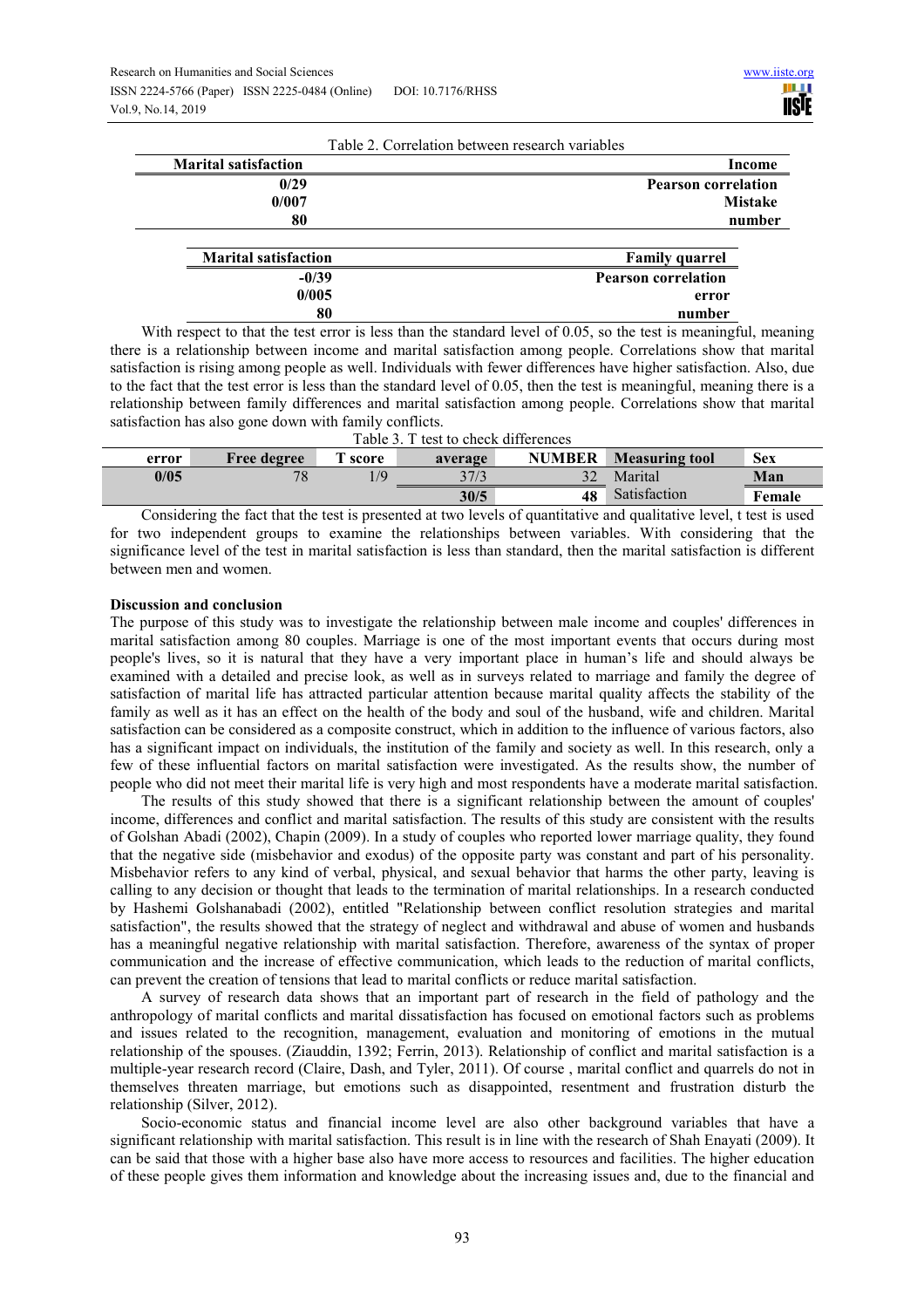economic situation, they have better access to some facilities such as books and journals, classes and consultations on marriage and family, and so on. The use of these facilities can be very effective in informing people about marriage and family issues and resolving issues and problems and improving their marital satisfaction. Men and women who experience a high level of satisfaction and intimacy in marital relationships in their marriage are very precise in anticipating their partner's feelings and beliefs and have similar values and beliefs about the degree of closeness and intimacy between themselves. (Ofooei et al., 2013). People who have problems in the area of earning money, tolerating this situation is difficult for the spouse. Intolerance to financial problems Because it affects how an individual receives, interprets, and responds to an uncertain state of emotional, cognitive and behavioral level, it can affect marital relationships and cause marital conflicts and satisfaction Affects the lives of couples. These people can not tolerate such a situation, and describe situations as stressful, negative.And they are trying to avoid these situations, and if they are in these situations, they will make their work difficult, and since it is difficult for them to solve the problem, their relations with the spouse also hurt.

Since each research has limited constraints, the study also encountered limitations, such as the selfreporting of questionnaires, the lack of generalization due to its performance in a city and the inability to interpret the cause and effect of the results. It is suggested that, if possible, research be conducted in a pilot way and other personality variables such as self-esteem and internal control center for the relationship between financial issues and conflict and marital satisfaction, especially for sex, conflict resolution, etc., are used. It is also suggested that training courses for couples with emphasis on research components to reduce marital conflicts and increase marital satisfaction is performed.

Since the family institution has a special importance, it is suggested that more studies and research in the field of sociology should be conducted on marriage, family, and stability as well as marital satisfaction, and research supported by such organizations And institutions related to the family and marriage, and given that the mass media have a special place and influence the attitudes, beliefs and thoughts of the audience, and it is also important to give people information and dataa, it is suggested Mass media pay more attention to household issues Parents and marriage, couples' relationships and interactions, especially the role of love, kindness and sense in the family's stability , and prepare educational programs to enrich marriage and provide knowledge and information on marriage and marital affairs, and also In various journals and newspapers, more attention should be paid to such issues.

#### **Acknowledgments**

It is sincerely grateful to everyone who has been a researcher in this research. Sources

- Aqa Yossefi, Alireza., Fathi Ashtiani, Ali., Ali Akbari, Mahnar., Imanifar, Hamid Reza. (1395). The effectiveness of the reality-based treatment approach based on selection theory on marital conflicts and social well-being. Journal of Women and Society. 7. 26. 20-1.
- Sepharyan Azar, Firoozeh, Ghalavandi, Hasan. (1390). The Impact of In-Type Personality Training on Marital Conflict. Family counseling and psychotherapy. 1. 2. 170-161
- •Qamari, Masoomeh. (1388). Evaluating the effectiveness of counseling-based solutions in reducing the different dimensions of marital conflict in both employed couples. Family research 5. 19. 359-348.
- Shah Enayati, Affection. (1388). Study of Marital Satisfaction Satisfaction in Tehran's Young Couples and its Economic, Social and Cultural Factors, Senior Thesis for Social Welfare, Faculty of Social Sciences, Allameh Tabatabaei University.
- Mahdavian, Reza. (1386). The Effect of Communication Education on Marital Satisfaction and Mental Health. Master's Thesis. Islamic Azad University of Tonekabon.
- Bernstein, H. and Bernstein, T. (2005). Marital Therapy from a Communicative Behavioral Perspective, translated by Abedi Nayini, Seyed Hassan (2009). Tehran: Growth Publishing.
- Pour Mohammad Reza Tejrishi, Masoomeh., Pahlavan Vahid, Sahar., Najafifard, Tahereh. (1393). The Relationship between Irrational Beliefs and Marital Adaptation of Couples in Isfahan. Quarterly Journal of Social Welfare. 53 (14).
- Stirred, Virginia. (1384). Adoption in family psychology. Translation of Burkash, Behrooz. Tehran: Growth Publishing.
- Dulong, J (2007). How Can I Keep From Suffocating in A Relationship? Psychology Today, Vol. 40.
- Tolorunleke, G.(2014). Adolescent attachment styles and their relation to the temperament and character traits of personality in a general population. European psychiatry, 20, 251-259.
- Dugas, M. J., Schwartz, A., &Francis, K. (2004), Intolerance of Uncertainty, Worry, and Depression. Cognitive Therapy and Research, 28, 835–842.
- Dugas MJ, Koerner N.( 2005). Cognitive-behavioral Treatment for Generalized Anxiety Disorder: Current Status and Guture Directions. J Cogn Psychother.; 19: 61-68.